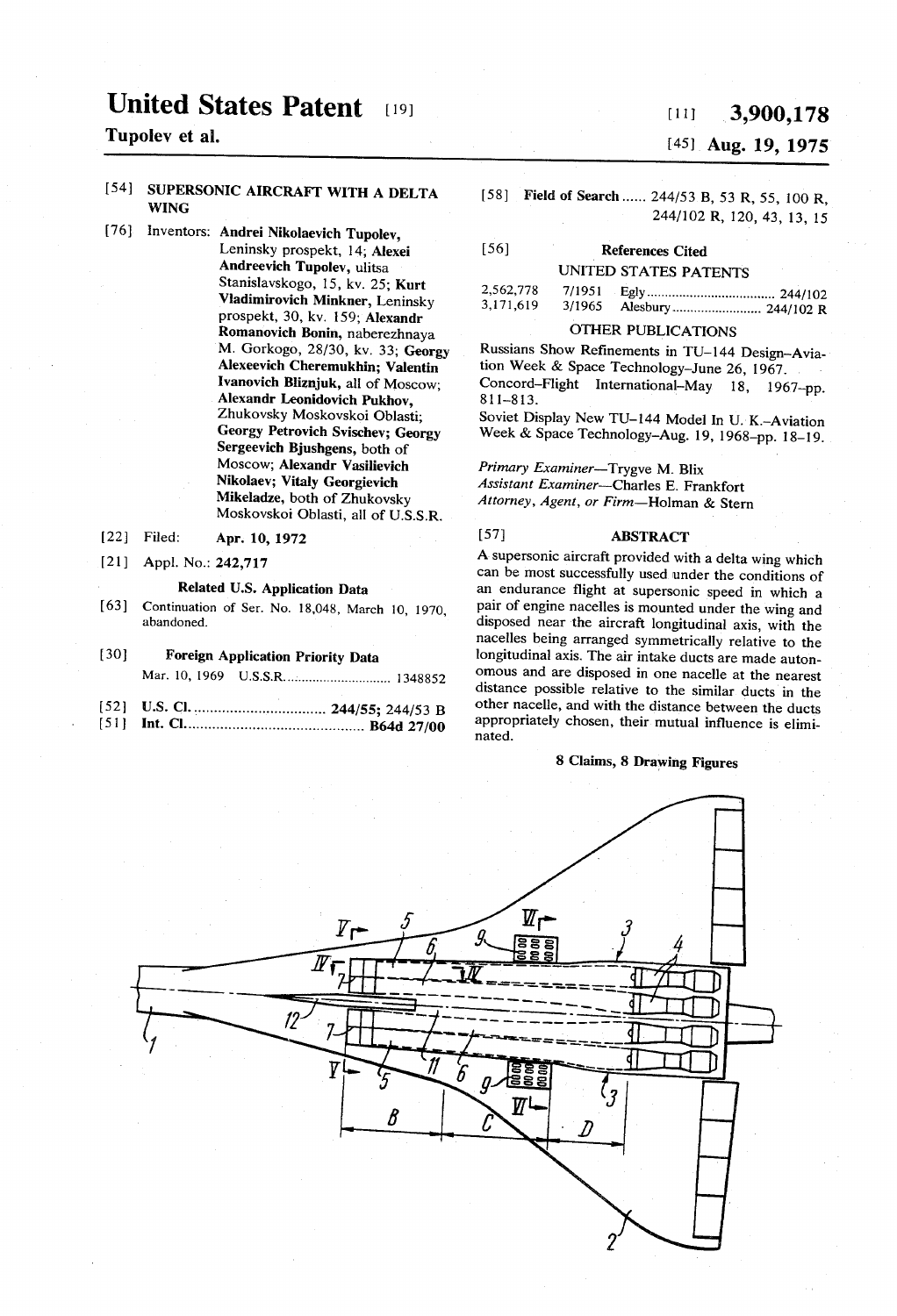SHEET 1 OF 4

3,900,178



INVENTORS<br>A.N.TUPOLEVETAL. Holman, Mascol, Duning & Seebold  $A$ *TTORNEYS*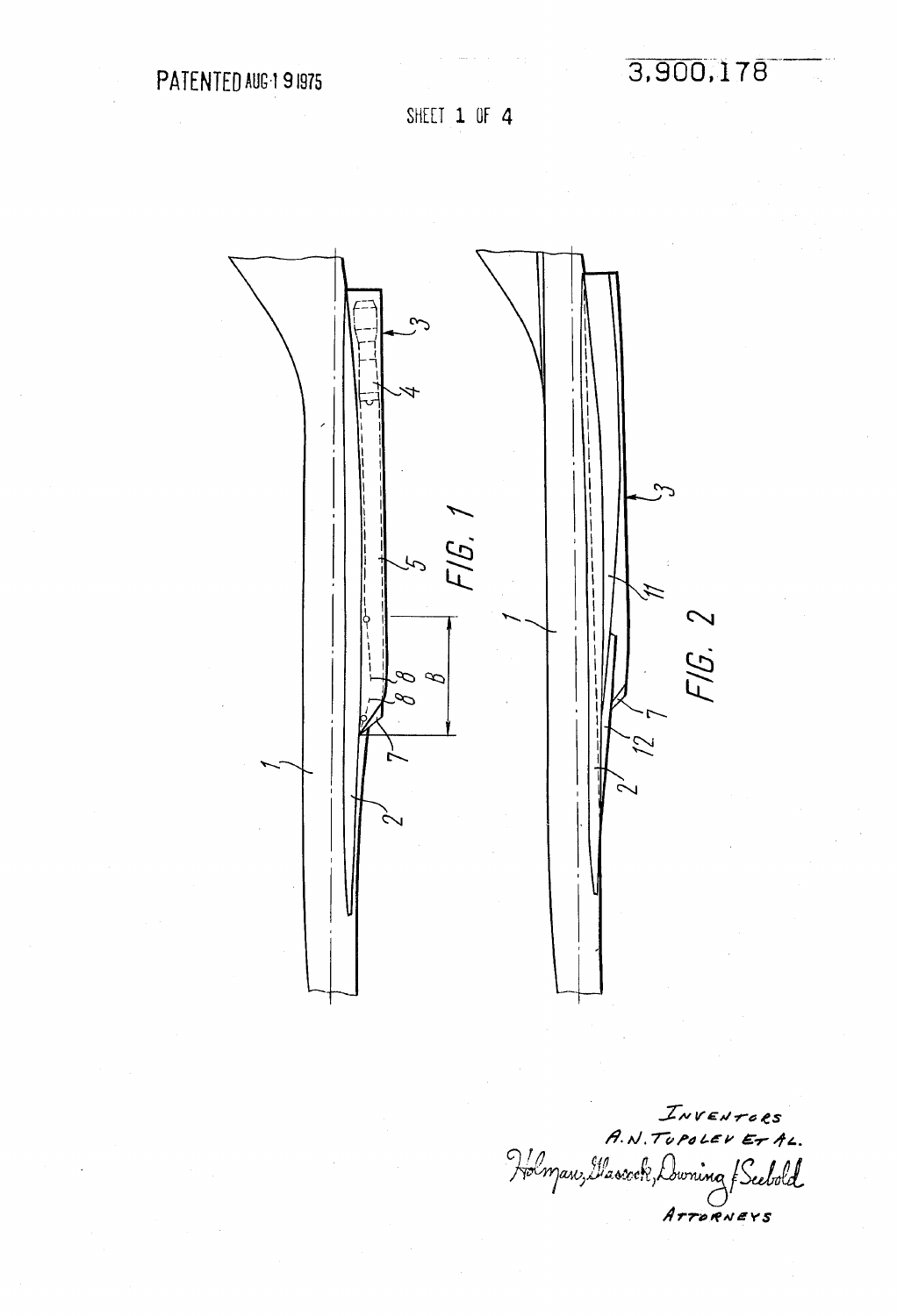SHEET 2 OF 4



INVENTORS<br>A.N. TOPOLEV ET AL. Brinan Hawrite Duning Seebold Arrogners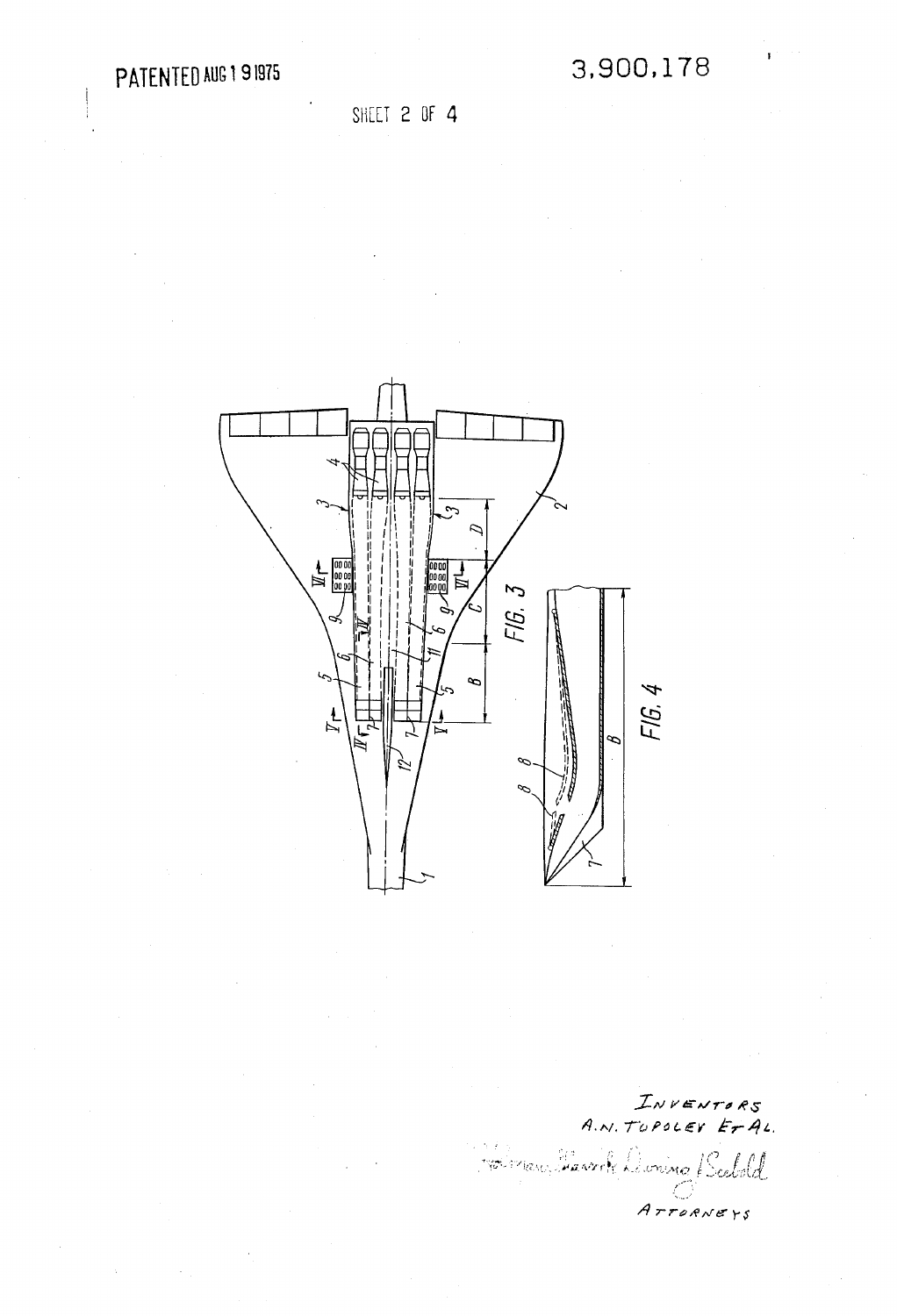3,900,178



INVENTORS<br>A.N. TUPOLEV ET AL Holman, Glascock, Duning ATTORNEYS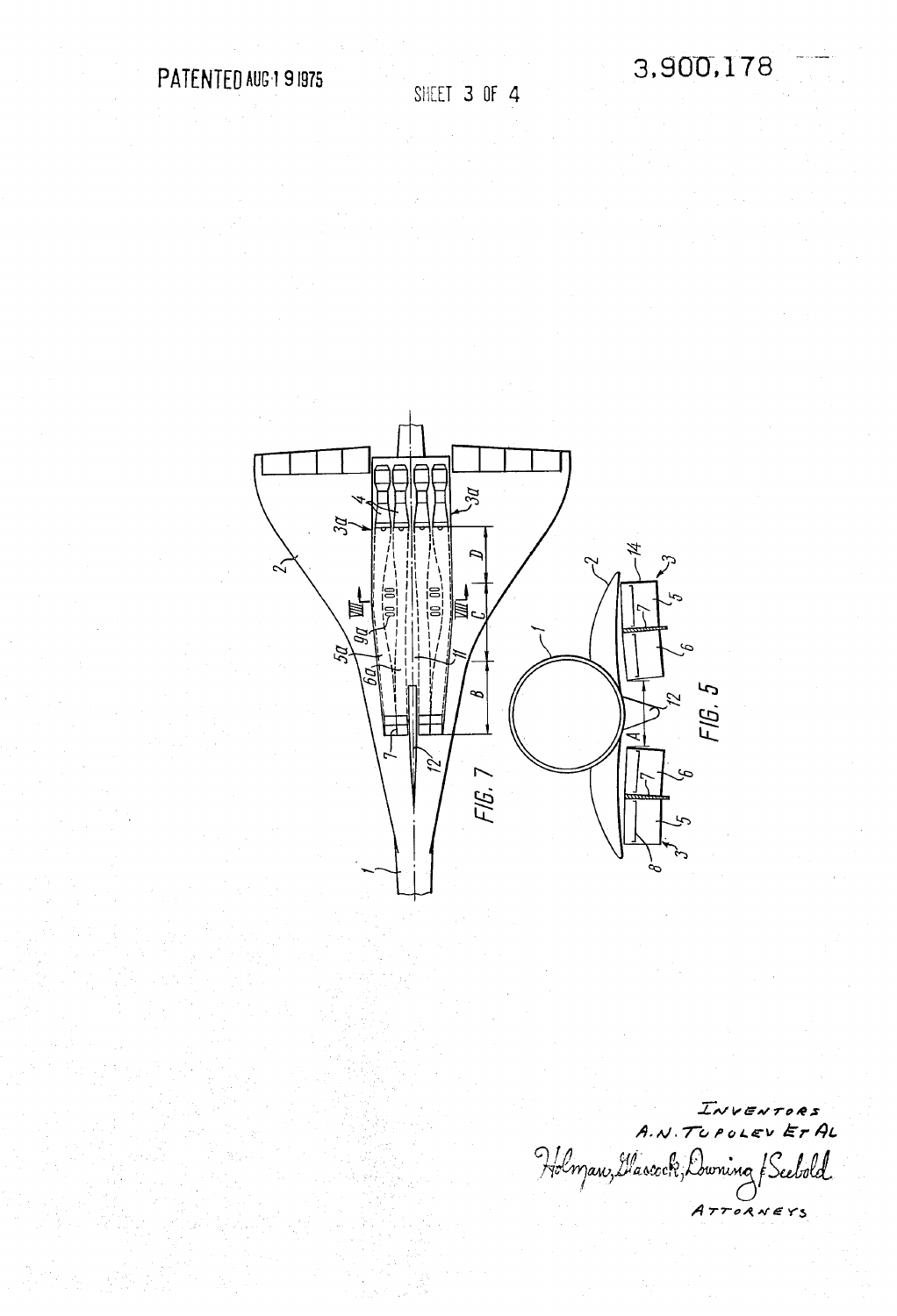3,900,178

SHEET 4 OF 4



INVENTORS<br>A.N. TUPSLEV ET AL Homan Massack, Duming / Seebold  $Artokvers$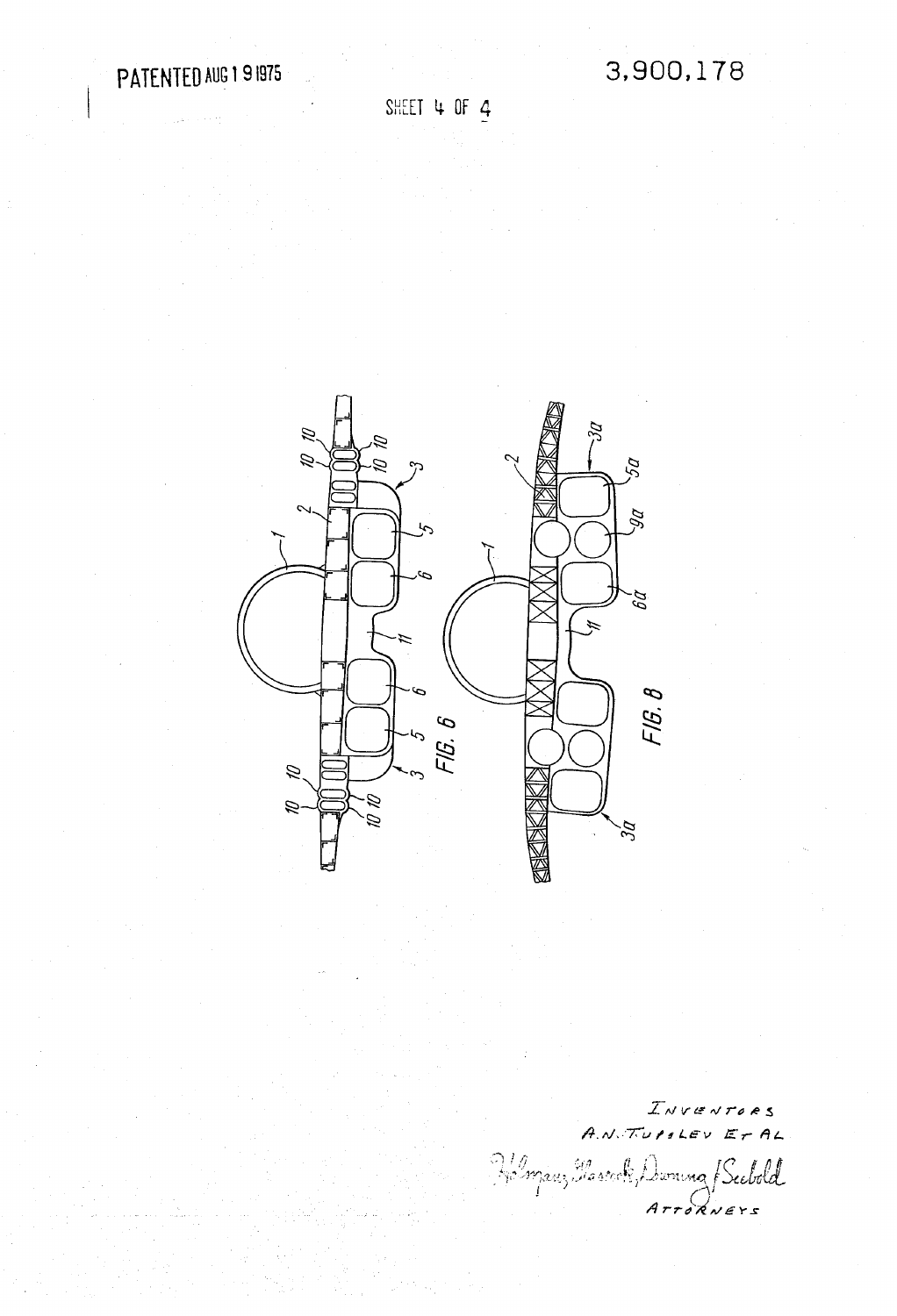5

## 1 SUPERSONIC AIRCRAFT WITH A DELTA WING

This is a continuation of U.S. Application Ser. No. 18,048, filed Mar. 10, 1970 now abandoned.

#### BACKGROUND OF THE INVENTION

The present invention relates to supersonic aircraft provided with a delta wing and which aircraft can be most successfully used under the conditions of an en durance flight at a supersonic speed.

onomical flight condition is the cruising one when the aerodynamic characteristics and the efficiency of the power plant whose air intake ducts must have relatively high coefficients of the intake pressure recovery, are of dimensional air intake ducts which are mounted under the wing and in which the turnable panels are built into the front portion of the upper wall. The operation of such ducts depends on their shape, length and dispo sition relative to the leading edge of the wing, the air craft longitudinal axis, and the engines.

It is also known that the aerodynamic characteristics of the aircraft depend on the disposition of the landing gear relative to the nacelles accommodating the en gines and their air intake ducts.

Known in the art is a supersonic aircraft having two nacelles which are arranged symmetrically under the wings, with each nacelle being mounted in the middle portion of the wing relative to its span, and accommo dating two engines mounted therein and provided with 30 autonomous air intake ducts. The partition separating the duct protrudes beyond the front portion of the nacelle, and the turnable panels are mounted in the upper portion of each duct (cf. the journal Flight International, May 18, 1967, pp.811-813).

Although this aircraft has a relatively high coefficient of intake pressure recovery, the field of speeds before the engines thereof is relatively non-uniform due to an insufficient length of the air intake ducts, determined by a relatively small chord of the wing at the point of their disposition, and a great range of the change of the upwash angle which is characteristic for the portion of the wing where the nacelle is disposed. As the nacelles are spaced from the aircraft longitudinal axis for a rather great distance, in case of failure of even one en gine, the aircraft moves aside under the action of the thrust of the engine arranged symmetrically relative to the failed engine. Furthermore, this disposition of the nacelles does not make it possible to dispose the air craft control means on the trailing edge of the wing be hind the nacelles, and to impart to the wing an optimal curve and twist.

In the known supersonic aircraft, the landing gear is spaced from the nacelles for over a rather great dis tance, which creates a relatively great additional aero dynamic resistance. To decrease this resistance, use is made of multiwheel landing gears which are raised in with two flat fairings (cf. the GFR journal Flugwelt,  $_{60}$ No.8, 1966, p.633).

The aerodynamic resistance of the aircraft is substan tially decreased in case the engines are disposed under the wing near the aircraft longitudinal axis, with the point of disposition of the landing gear being of certain significance. It is known to dispose the landing gear within the boundaries of the nacelle (cf. the journal Flight international, July 2, 1964, pp. 22 and 23).

ITOM the outer side wall of the nacelle which brings<br>As it is known, for a supersonic aircraft, the most ec- 10 about a great warping of the duct resulting in the air in the known aircraft having the engines disposed in the above-described manner near the aircraft longitudi nal axis, three engines having a common air intake duct made as a two-directional one in its front portion, are mounted near the aircraft longitudinal axis at each side, with the turnable panels in each duct being built into its side wall. At the point of disposition of the landing gear, the outer side wall of the air intake duct is spaced flow separation, and consequently, distortion of the fields of speeds before the engine. Moreover, in the case of employment of a common air intake duct, a

great importance. The most effective are two- 15 results in undesirable changes of the fields of speeds change in the mode of operation of one of the engines and pressures before the other engines. The common duct also makes it more difficult to start the engines.

> It is an object of the present invention to eliminate the above said difficulties.

#### OBJECT AND SUMMARY OF THE INVENTION

25 The main object of the present invention is to provide such a supersonic aircraft with a delta wing which would have nacelles mounted near the aircraft longitudinal axis and accommodating four engines provided with autonomous air intake ducts, with the distance be tween the nacelles being relatively small.

35 40 This object is accomplished by means of a supersonic aircraft having a delta wing under which a pair of na celles accommodating engines and autonomous air in take ducts are mounted near the aircraft longitudinal axis, and with the upper wall of the front portion of the ducts having turnable panels mounted therein. Accord ing to the present invention, the smallest distance be tween the front portion of the air intake duct in one na celle, which is the nearest to the aircraft longitudinal axis, and the similar portion of the air intake duct in the other nacelle, which is the nearest to the axis, consti tutes 1.35-1.70 of the width of this duct.

The disposition of the air intake ducts at a maximum short distance from the aircraft longitudinal axis, i.e. the Zone where the upwash angle changes but slightly, allows the provision in the ducts of good fields of speeds and pressures.

45 50 In a preferred variant of the embodiment of the aircraft, it is expedient to make the front portion of the air-intake duct in each nacelle, which is the nearest to the aircraft longitudinal axis, including the portion ac commodating the turnable panels, rectilinear in plan, and to dispose the same at an angle of  $1.0-1.5^{\circ}$  relative to the axis, and with the angle peak facing the aircraft nose. This angle corresponds to the average value of the upwash angle at the point of disposition of the por tion of the air intake duct.

55 65 If it is necessary to dispose the landing gear outside the nacelles, it is expedient to make the air intake ducts in each nacelle in such a manner that the ratio between the height and the width is  $1.0:1.0-1.2$ , and that the same abut one another at least up to the middle of their length, starting with the front end. Farther, the ducts are somewhat divergent, as a result of which the nacelle becomes wider in the direction of the fin. This embodi ment of the air intake ducts makes it possible, by hav ing disposed the landing gear near the front portion of each nacelle until it becomes wider, to retract the land ing gear into the wing at the point where it has a rela tively great thickness. in addition, this embodiment of

2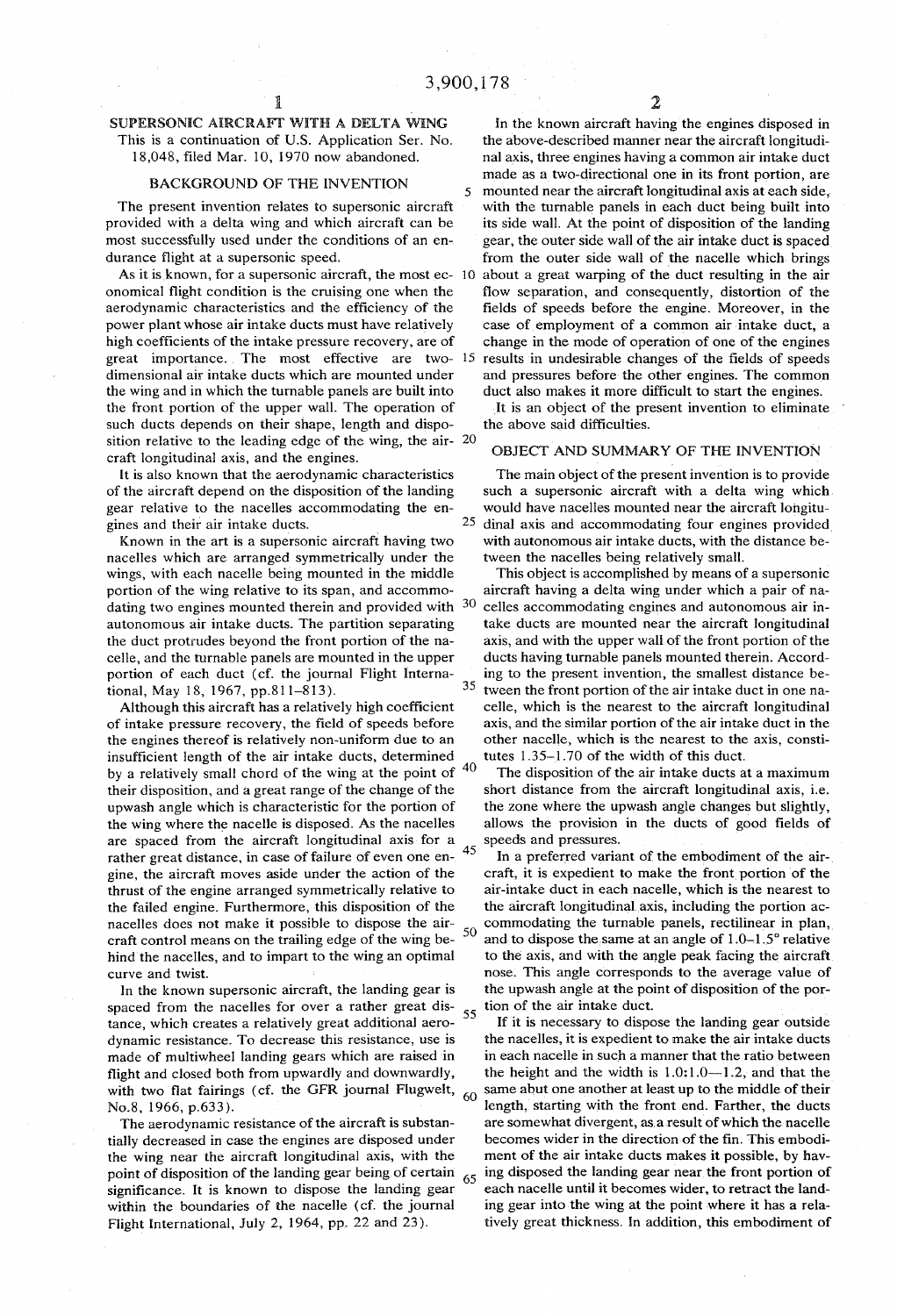the ducts decreases with wing resistance due to the positive interference of the waves at the expanding nacelle.<br>However, even this portion of the wing cannot pro-

vide for a complete accommodation of the landing gear separate cambers on the upper and lower surfaces of the wing for every protruding element of the landing gear. in the wing, and, therefore, it is desirable to envisage 5

For the above mentioned variant of the disposition of the landing gear in the vicinity of the nacelles, it is ex- 10 pedient to take the smallest distance between the front portion of the air intake duct in one nacelle, which is the nearest to the longitudinal axis of the aircraft, and the similar portion of the air intake duct in another na celle, which is the nearest to the axis, equal to 1.40 of 15 the axis, equal to 1.40 of the width of this duct.

The aerodynamic resistance of the aircraft is substan tially decreased provided the landing gear is accommo dated in the nacelle between the air intake ducts, so that it is desirable to make these ducts in such a manner 20 that the ratio between the height and the width is 0.6-1.0:1.0, and to space the same apart in their middle portions.

Provided the front portion of the outer air intake duct in each nacelle, including the portion accommo-  $25$ dating the turnable panels, is made rectilinear approximately along a third part of the duct length starting with the front end, and is disposed at an angle of 1.5-2.5 relative to the similar portion of the adjacent air intake duct, with the angle peak facing the aircraft 30 nose, the ducts are of a smooth shape.

The value of the angle is chosen dependent upon the conditions of the air flowing about the wing.

Irrespective of the disposition of the landing gear relative to the air intake ducts, it is expedient to provide  $35$ a body adjoining the wing and located below the lower surface of the wing along the section between the na celles, the lower surface of the body in the region of the front portions of a nacelle having a convex shape for increasing the strength, this does not practically in crease the aerodynamic drag of the aircraft, since the area of each cross section of the body is inversely pro portional to the distance between the nacelles.

The influence exercised by the air intake ducts of one nacelle upon the air intake ducts of another nacelle will be quite insignificant, in case a rib directed from the nose to the fin is provided on the wing lower surface along the portion extending from the nose up to the na celles and farther in between the latter. 45

A substantial advantage of the present invention is  $50$ that it is possible to obtain the coefficients of the intake pressure recovery as high as 0.92-0.93, and, with num ber M being 2.2, the aerodynamic ratio of the aircraft as high as 9.0-9.5. 55

The following detailed description of exemplary em bodiments of the supersonic aircraft according to the invention is given with reference to the accompanying drawings, in which:

### BRIEF DESCRIPTION OF THE DRAWINGS

60

FIG. 1 is a fragmentary side view of a supersonic air craft, according to the invention;

FIG. 2 is a view in longitudinal section;

FIG. 3 is a bottom view;

FIG. 4 is a section taken along line IV-IV of FIG. 3, the view looking in the direction of the arrows and being on an enlarged scale, 65 FIG. 5 is a section taken along line V-V of FIG. 3, the view looking in the direction of the arrows;

FIG.  $6$  is a section taken along line VI-VI of FIG. 3, the view looking in the direction of the arrows;

FIG. 7 is a bottom view of another embodiment of the aircraft and;

FIG. 8 is a section taken along line VIII-VIII of FIG. 7, the view looking in the direction of the arrows.

Disposed under a fuselage 1 (FIGS. 1-3) of a super sonic aircraft is a delta wing 2 and mounted under the wing 2 near the aircraft longitudinal axis is a pair of en gine nacelles 3 arranged symmetrically relative to the longitudinal axis. Each of the nacelles 3 accommodates two engines 4 (FIGS. 1 and 3) and autonomous air in take ducts, namely outer and inner ducts 5 and 6 respectively mounted therein and having a common partition 7 protruding beyond the limits of the front ends in these ducts with the autonomous air intake ducts ser vicing each of the engines. Mounted in the upper wall of each of the ducts 5 or 6, at the front end thereof, are turnable panels 8 (FIGS. 1 and 4).

The smallest distance, i.e. the gap A (FIG. 5), be tween the nose portion of the inner air intake duct 6 in one nacelle 3 and the similar portion of the inner air in take duct 6 in the other nacelle 3 equals 1.35-1.70 of the width of this duct in this portion. This size of the gap A provides for an independent operation of the na celles, and makes it possible to locate the front portions of the air intake ducts 5 and 6 in the zone where the upwash angle varies but insignificantly. As a result thereof, good fields of speeds and pressures are pro vided in the ducts.

40 value of the upwash angle at the point of disposition of The front portion B (FIG. 3) of each inner air intake duct 6 including, the portion accommodating the turn able panels 8, is made rectilinear in plan, and is dis posed at an angle of  $1.0^{\circ}$ –1.5° relative to the aircraft longitudinal axis, with the angle peak facing the nose of the aircraft. This angle corresponds to the average the front end of each of the inner air intake ducts 6.

In accordance with the first variant of the embodiment, aircraft landing gear 9 (FIG. 3) is disposed near the outer air intake ducts 5, at the end of the middle portion C thereof, this being done in order to retract the landing gear into the wing 2 in its portion which is of a relatively great thickness. To make the ducts 5 and 6 more compact along their width, the ratio between the height and the width is taken to be 1.0:1.0-1.2, and the ducts proper in each of the nacelles 3 abut each other at least until the center of its length, starting with the front portion. Farther, in the tail portion the ducts are somewhat divergent, as a result of which the nacelle becomes wider in the direction of the fin. The landing gear 9 is disposed in a zone before the portion D. And this embodiment of the ducts decreases the wave resis tance of the wing due to the useful interference of the waves at the expanding engine nacelle.

When in its retracted position, the landing gear is al most completely hidden, although some of the wheels<br>extend beyond the wing limits. To decrease the aerodynamic resistance of the protruding elements of the landing gear, the lower and upper surfaces of the wing are provided with separate cambers 10 (FIG. 6) for every protruding element.

In the case of an embodiment in which the landing gear is disposed near the nacelles, it is expedient to